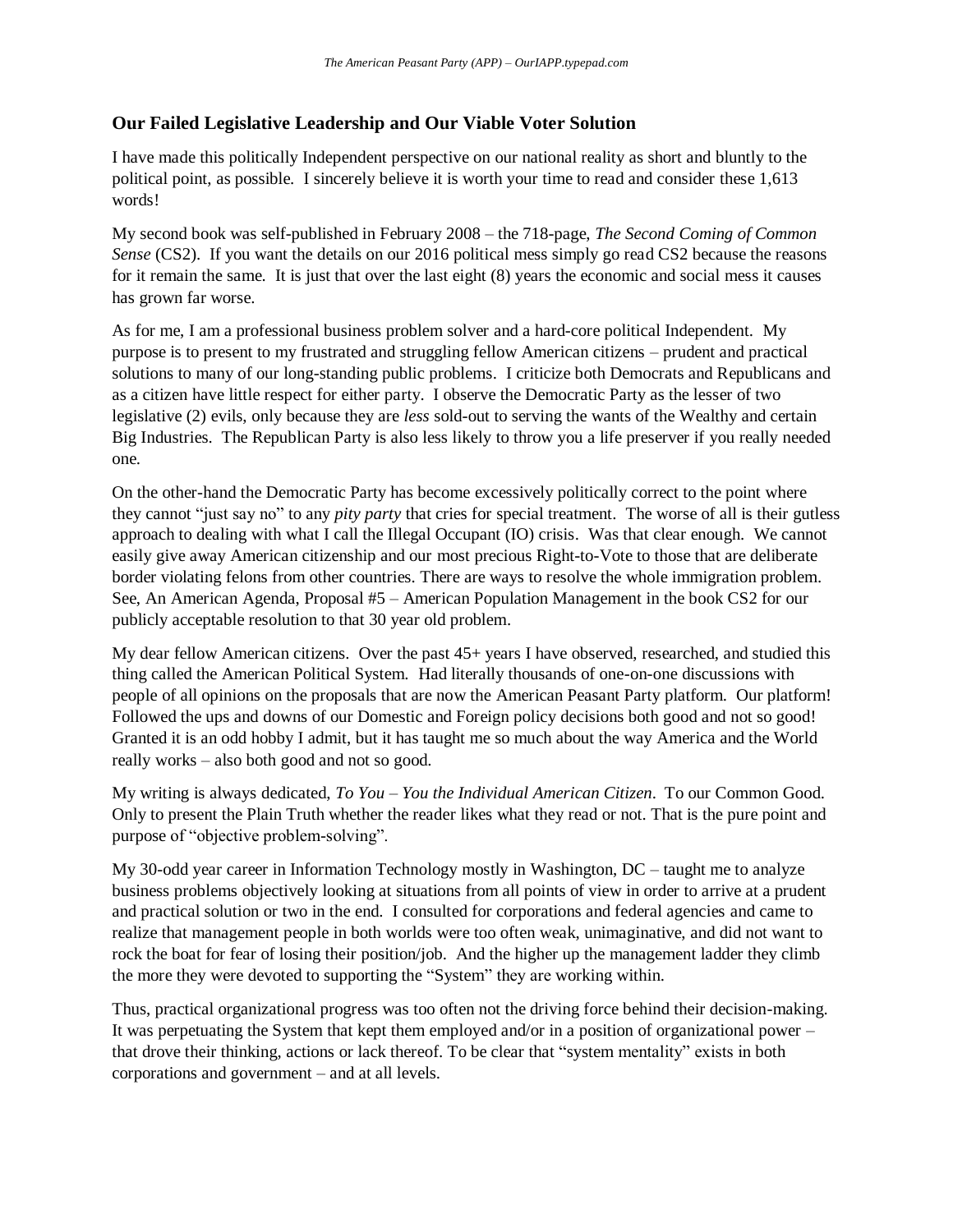In a recent example, for the last eight (8) years the US Congress has passed less and less public friendly legislation and both Parties have worked hard to get practically nothing done. They fought for over two (2) years before finally passing the first real Health Care Reform legislation in over half a century! It was still only as good for the public as the Health Insurance Industry would allow their Congress to pass. It is absolutely not what the nation needs and the Republicans constantly whine about replacing the legislation they helped to pass, and won't state what with. The Medical Insurance Industry has not yet told them!

Truthfully consider my fellow Americans, what if Bernie Sanders would have been the Democratic Party candidate and won the Presidency this November. The Republicans in Congress would have fought every piece of legislation he proposed for 4 to 8 years saying that he was a "socialist". You know that is true.

The Republican Party currently holds a voting majority in both the US House and Senate, but as things stand today that balance could well change after the November election. Over recent decades the Parties have swapped control of the House and Senate back and forth. In every combination the publicly oriented productivity of the US Congress has been in steady decline and a national disgrace!

Thus, We the People must conclude that the incumbent membership of the US Congress and the *Congressional System* under which both Parties control their respective members, just as I have written about for years, have reached a terminally dysfunctional status. They function in direct opposition to our Common Good. This legislative public dysfunction cannot be allowed to continue.

o o o o

#### **Our 2016 Second American Revolution**

Therefore, We the People, duly represented by the American Electorate – those capable of voting on 11- 8-2016 must deliberately do what has never been done before, but that which We have always had the Power to do!

Under the US Constitution every two (2) years, We the People have had the ability to vote from office all 435 members of the US House of Representatives and 34 out of the 100 members of the US Senate. To replace 87% of our failed national legislators with a single vote.

This is our historic moment in time my fellow Americans.

This must is our patriotic challenge to each other.

Each citizen/voter regardless of how he or she may decide to vote for the Office of President of the United States will act to vote from office their current member of the US House of Representatives.

#### *Democrats will vote against incumbent Democrats!*

#### *Republicans will vote against incumbent Republicans!*

### **The same "vote out the incumbent" strategy will apply if your state has a member of the US Senate running for re-election in 2016.**

In 1776 our national ancestors began a bloody multi-year war to gain their freedom and to give us today the citizen Right and Power correct our elected government should they stray from serving our Common Good. They clearly have and We shall do our Civil Duty to each other and to honor the sacrifice of over